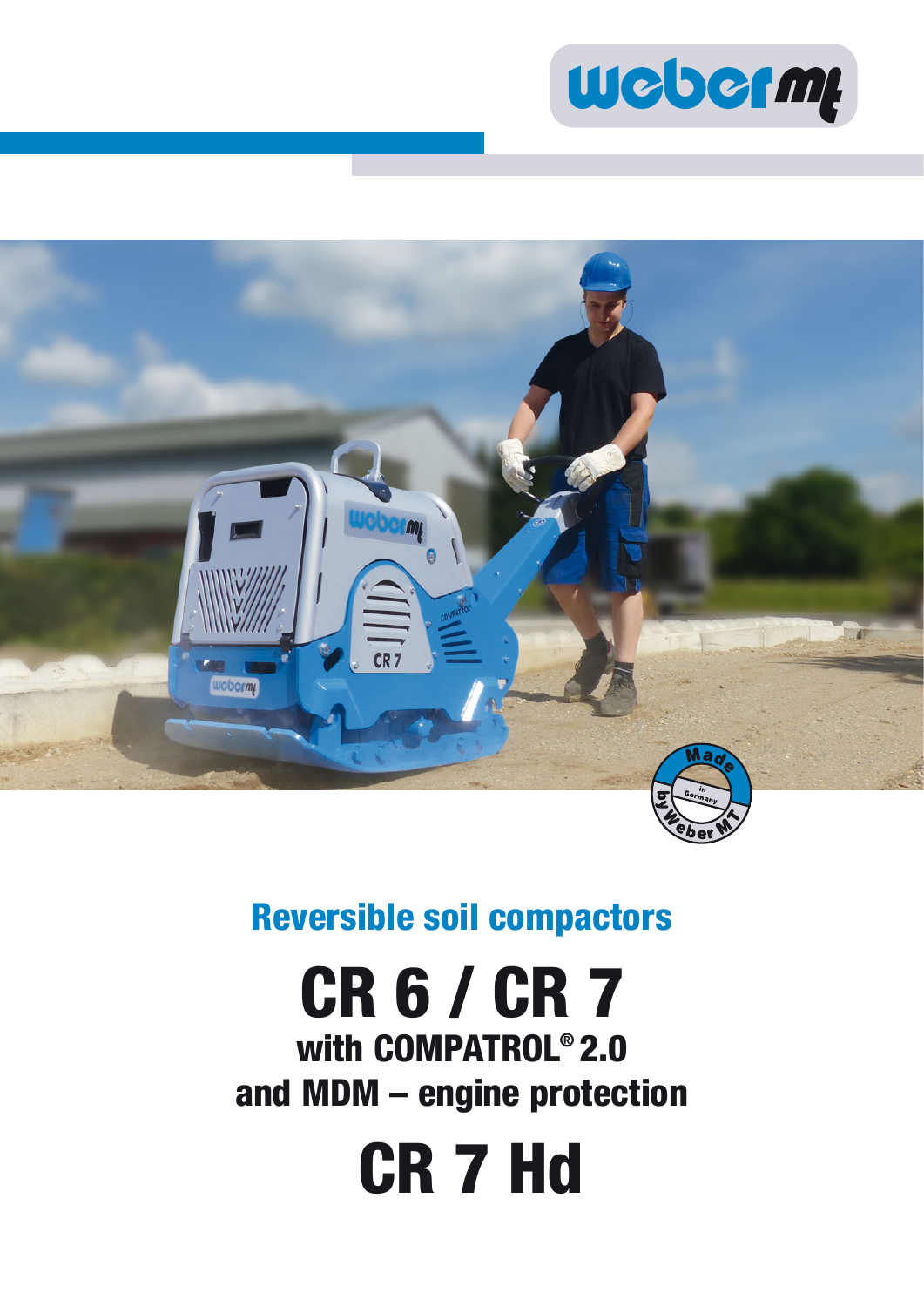## **Impressively Cost-Effective**

**The reversible soil compactors CR 6 and CR 7 / CR 7 Hd stand out above the competition with their superb compacting capacity and superior effi ciency. Machines made by Weber MT are always the number one choice - whether they are needed for classic applications in road building and civil engineering or for embedding paving stones.** 

Their balanced operating characteristics and exceptionally smooth operation with low hand-arm vibrations provide for superb ease of use. This high level of comfort is also guaranteed by the guide bar which can be folded up and locked as well as adjusted to the operator's body height.

An all-around enclosure and the sturdy frame provide full protection for the engine, thereby increasing operational reliability. Meanwhile, the maintenance door in the front of the machine provides easy access to all essential maintenance points.

#### **Advantages**

- $\blacktriangleright$  Infinitely variable hydraulic shifting mechanism used for forward and reverse travel.
- $\blacktriangleright$  To ensure they are protected, accelerator cable and shifter are located inside the guide bar.
- $\blacktriangleright$  Self-tensioning centrifugal clutch cuts down on maintenance.
- $\blacktriangleright$  Height-adjustable guide bar, low-vibration handle bar and overall low hand-arm vibrations perfect ease of use.
- $\blacktriangleright$  Quick and safe loading thanks to large, hinged lifting ring.
- $\triangleright$  Can be lashed securely for transport thanks to additional eyelets in the engine console. Gan be lashed securely for transport thanks to<br>additional eyelets in the engine console.<br>E-start with operating hour meter as well as oil and
- voltage control (CR 6 / CR 7).
- $\blacktriangleright$  Improved operational safety thanks to MDM motor Improved operational safety thanks to MDM m<br>management for air filter, oil pressure, battery voltage, etc. (CR 6 MDM / CR 7 MDM).
- $\blacktriangleright$  Recoil starter and hour meter (CR 7 Hd).

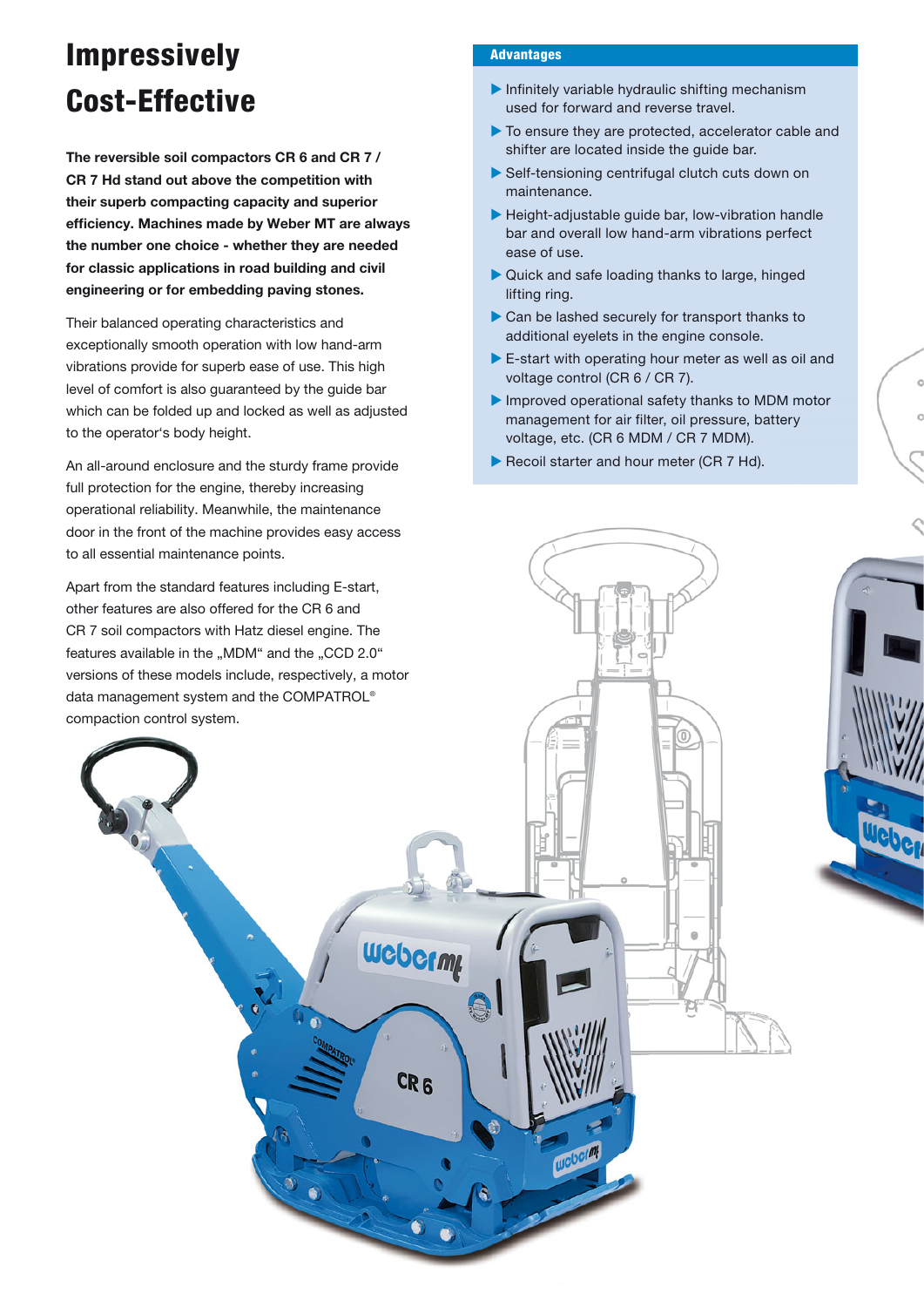



- $\blacktriangleright$  Weak spots in the soil can be detected and compensated.
- $\blacktriangleright$  No unnecessary passes time and cost savings of up to 25%.
- $\blacktriangleright$  The motor data management system monitors the engine's oil level, the oil temperature and the air filter. The system indicates faults and shuts off the engine if necessary. This helps prevent damage to the engine and the machine.



CR 6 and CR 7 – For professionals working in road building, civil engineering, landscape/hardscape and building construction.



Engine safeguarded by protective frame and full engine enclosure, yet providing easy access to all maintenance points.



CR 7 Hd – Low overall height, powerful compaction, high-capacity gasoline engine.



Everything under control: CR 6 and CR 7 with COMPATROL® 2.0 – compaction control system and motor protection (not available for CR 7 Hd).